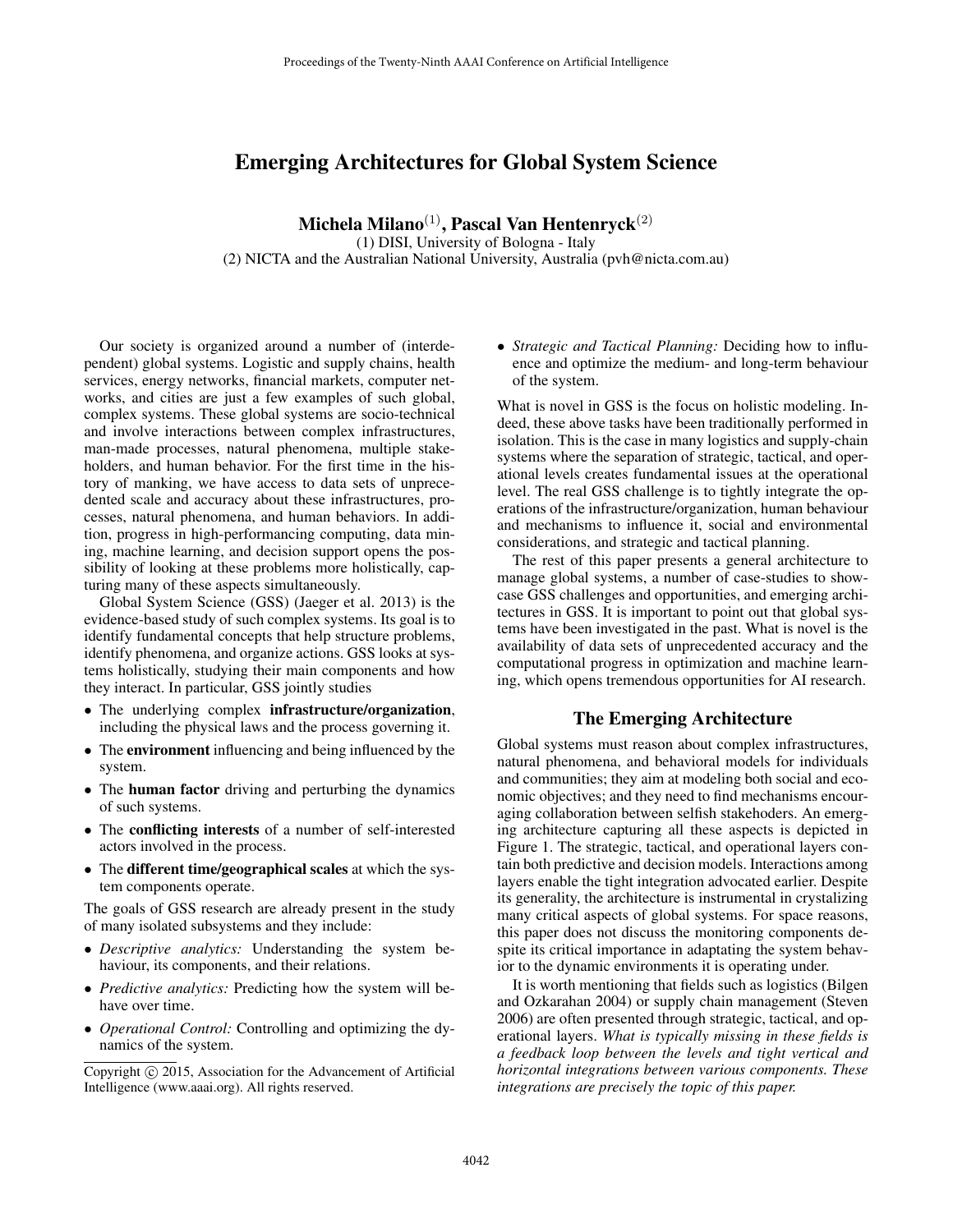

Figure 1: Emerging Architecture for Global Systems.

# Motivating Case Studies

This section instantiates the emerging architecture to three case studies in incentive design for energy policies, power restoration, and evacuation planning and scheduling.

### Incentive Design for Energy Policies

Policy making in the energy sector accounts for both energy production and efficiency. It covers long-term plans defining regional energy strategies (over an horizon of 3–7 years) as well as medium-term policy instruments to implement such policies (for an horizon of few months). The strategic energy plan is a complex optimization problem taking into account land use constraints, geographical budget constraints, the stability of the electric grid, the complex infrastructure underlying the energy market, as well as environmental and economic impacts and social acceptance.

However, the strategic plan only represents a *desiderata* of the administration because the energy market is a complex system with its own dynamics that is heavily influenced by people behaviour. The tactical plan consists in devising policy instruments (feed-in-tarifs, investment grants, tax exemptions) and a budget allocation to drive the energy market toward the desired objective. The critical problem in this space is the irrational behavior of most of the population: Indeed, both economic and social aspects (environmental sensitivity, feeling of belongingness to a group, trust in the government and future, perceived bureaucracy) play a critical role in shaping human decisions (Jager 2006). Figure 2 illustrates this point: The left graph depicts the total installed power of photovoltaic plants in a region while the right figure shows the trend of national incentives. There is no clear relation between the two, indicating the presence of other factors influencing the adoption of photovoltaic technology.

Figure 3 depicts our partial implementation of the general architecture. It considers both the strategic and tactical levels. An optimization model is used for the strategic component, while the tactical decision-making module is implemented through mechanism design. Finally, a multi-agent simulation is used for predictive modeling in the tactical layer, capturing both economic and social influence.



Figure 3: Decision Support for Designing Energy Policies.



Figure 4: Decision Support for Minimizing Blackouts.

#### Minimizing Blackouts

Blackouts are a major source of human suffering and economic losses. Figure 4 depicts our instantiation of the emerging architecture to mitigate their effects. At the strategic level, an optimization model uses a threat model (e.g., a hurricane simulator from the National Hurricane Center) to decide where to reinforce the network and stockpile resources (Coffrin, Van Hentenryck, and Bent 2011). When a hurricane hits a region, a tactical optimization model uses the steady-state power flow equations to dispatch repair crews in order to fix damaged components and minimize the size of the blackout (Van Hentenryck, Coffrin, and Bent 2011; Coffrin and Van Hentenryck 2014). An operational model then must dispatch generators and chooses which loads to pick up, while ensuring transient stability (Mak et al. 2014; Hijazi, Mak, and Van Hentenryck 2015).

The strategic, tactical, and operational models consider radically different time horizons (from months to a few seconds). They also focus on different abstractions of the power grid (e.g., steady states versus rotor dynamics). Yet, it is critical in the strategic planning model to capture the steadystate behavior in planning for resilience and system dynamics in sequencing the repairs. Observe also that the dynamics of the power system is typically described by systems of partial differential equations. The computational issues raised by integrating static and dynamic aspects of power systems are substantial and require novel methodologies.

### Planning and Scheduling Evacuations

Planning evacuation is a critical aspect of disaster management with significant consequences on human lives and welfare. It is also a wicked problem that typically involves a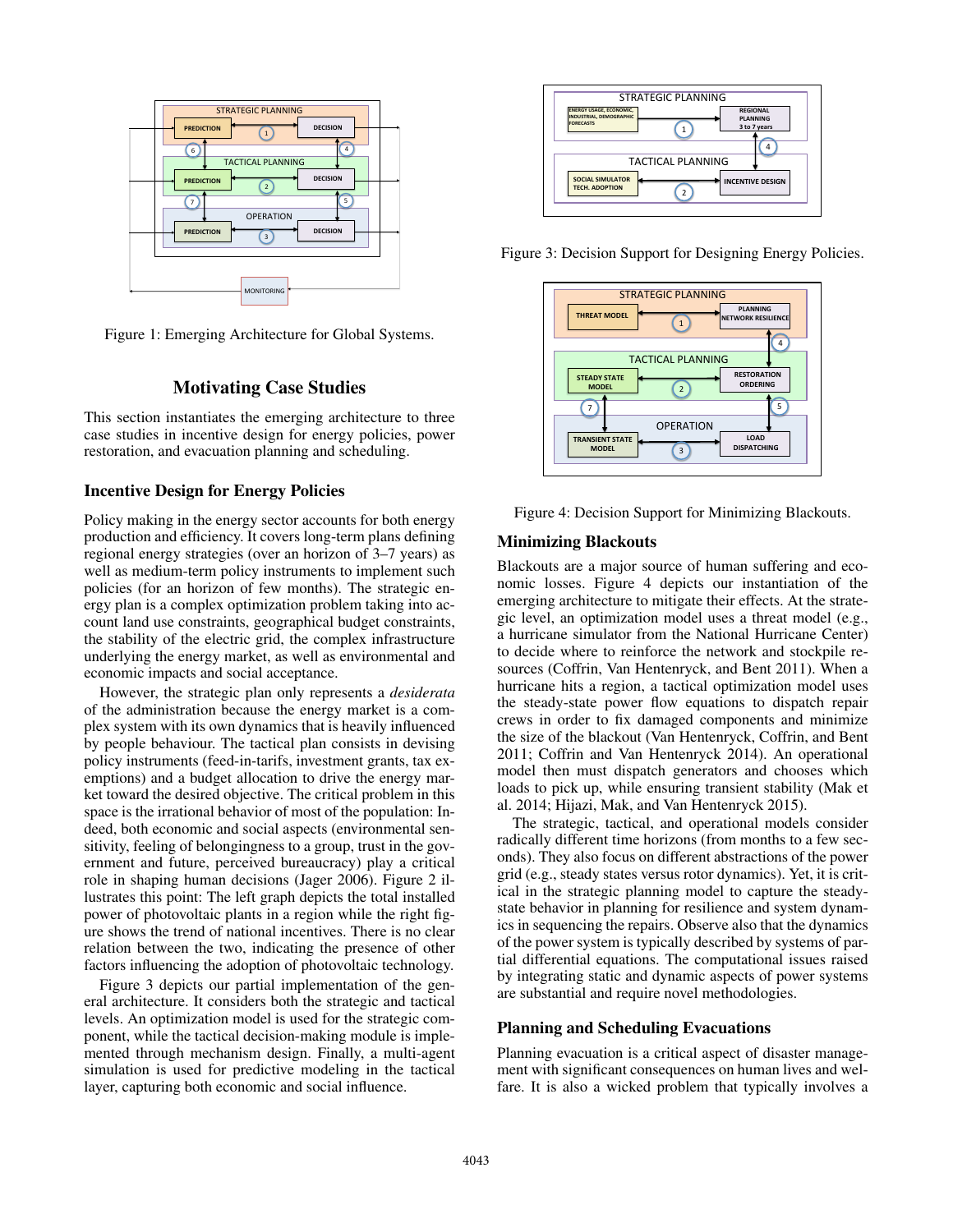

(a) Installed PV Panels (kWs) in Emilia-Romagna. (b) Italian National Feed-in Tariffs Prices in



Euro/kWh.

Figure 2: The Financial Incentives and the Photovolatic Panels (in kWs) Installed in Emilia-Romagna.



Figure 5: Decision Support for Evacuation Planning.

natural or man-made thread (e.g., a flood or a bushfire), the traffic network, a variety of data sources about population, mobility patterns, and background traffic, and human behavior in emergency situations. Figure 5 depicts an instantiation of the emerging architecture being deployed in the Hawkesbury-Napean region, a massive flood plain in the West of Sydney (Even, Pillac, and Van Hentenryck 2014; Pillac, Van Hentenryck, and Even 2014). A major break or spillover at the Warraganba dam would necessitate the evacuation of about 70,000 residents. The strategic level decides which mitigation measures are necessary to ensure safe evacuations: These measures may include road improvements, reshaping intersections, building levies, and raising dams. The optimization model must rely on predictive models for floods, population growth, mobility patterns, and background traffic. The flood extent is typically computed by hydro-dynamic models based on the Navier-Stokes equations. Choosing the "right" mitigation measures is computational challenging since it requires an integration of discrete optimization and hydro-dynamic models. The tactical level aims at choosing the best evacuation routes, while the operational level decides when to evacuate residential zones. Different (e.g., macroscopic and microscopic) traffic simulators can be used for tactical and operational predictions.

Evacuation planning however raises two fundamental issues. First, evacuation planning and scheduling operates on a time-expanded graph, making the optimization model particularly challenging to solve. Second, evacuation planning models must take into account human and driver behaviors

during such emergencies. For instance, anecdotal evidence from actual evacuations indicates that drivers slow down at forks, such as those introduced by contraflows. Optimization and simulation models ignoring such behavior are overly optimistic in predicting evacuation times and may produce unreliable plans. Many of the links in the current implementation of Figure 5 require tigher integrations and feedback loops, a key challenge in evacuation research.

### Emerging Integration Patterns

This section reviews a number of interaction patterns for the general GSS architecture. The patterns are presented in abstract, simplified forms to crystallize the ideas, but they are linked to the case studies for grounding them in actual applications. They are not intended to be exhaustive, but to convey some opportunities and challenges in GSS research.

### Vertical Integration of Decision Probems

This section outlines vertical integrations for a simple global model of the form

$$
\min_{x,y} f(x)
$$
 subject to  $c^u(x) \wedge c^l(x,y)$ 

which is assumed to be too large to be amenable to traditional solution techniques. Consider now the waterfall model of vertical integration, often used in logistics and supply chains. The upper-level model solves

$$
\min_x f(x)
$$
 subject to  $c^u(x)$ 

and transmits the optimal solution  $\bar{x}$  to the lower-lovel model

find y such that 
$$
c^l(\overline{x}, y)
$$
.

This vertical integration has a fundamental issue: There may be no solution to the lower level when  $x = \overline{x}$ . In more general settings where the objective contains a term  $q(x, y)$ , the value  $\bar{x}$  may lead to severely suboptimal solutions. Tighter integrations address these issues.

Integration Through Benders Decomposition A twoway, weakly coupled, vertical integration of the upper and lower levels has the lower level generate Benders cuts for the upper level. When  $\bar{x}$  cannot be extended into a solution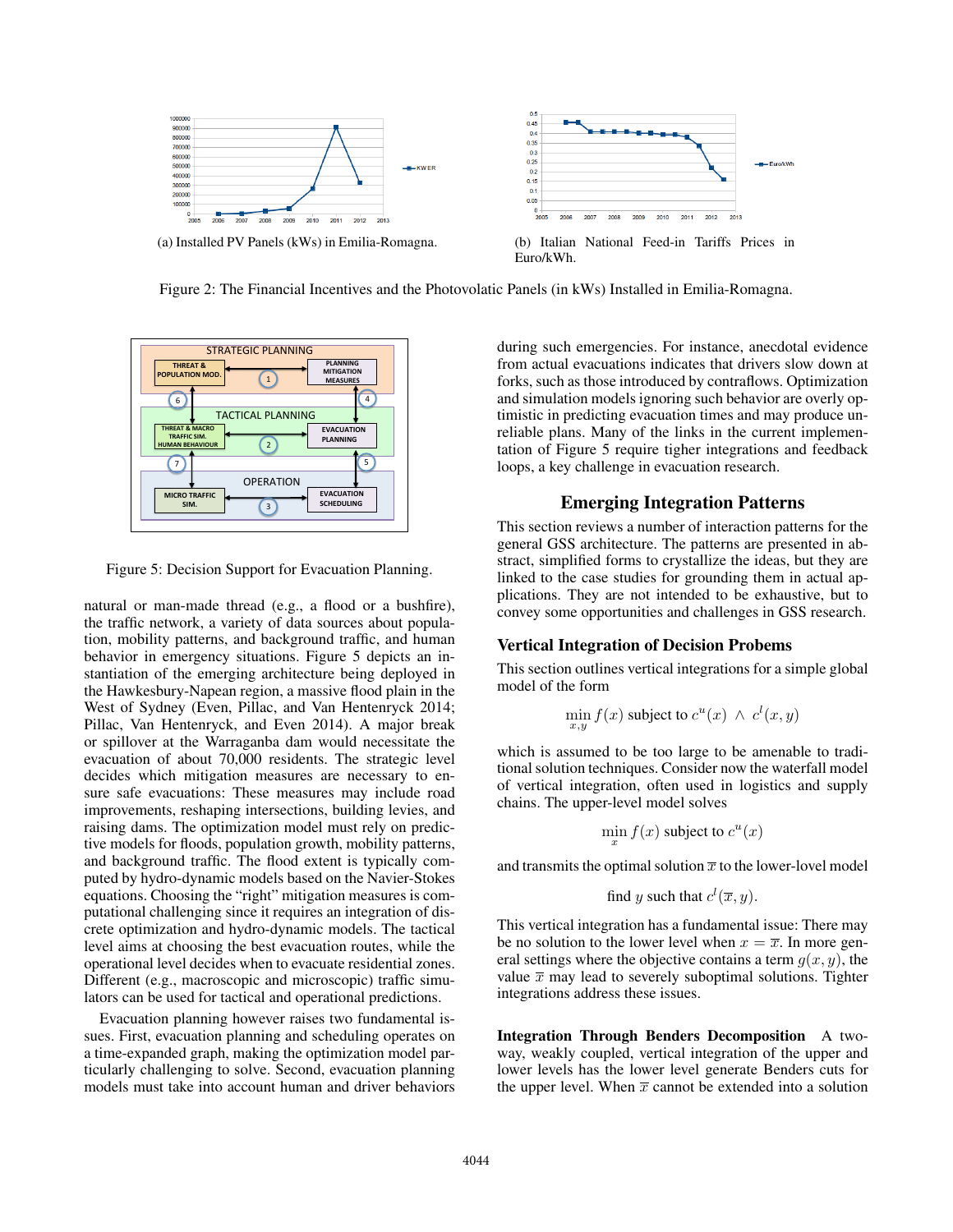to  $c^l$ , a Benders cut  $\neg \bigwedge_{j=1}^k (x_{i_j} \neq \overline{x}_{i_j})$  excludes the solution  $\bar{x}$  and hopefully many others. Benders decomposition has the advantage that it also applies when the lower-level model  $c^l$  is not algebraic and is given by, say, a simulator. This vertical integration is used in numerous application areas, including in disaster management and policy design. A key research issue in this context is to find effective generalized Benders cuts for applications where the lower model captures a complex infrastructure.

Integration Through Corrective Actions This tighter vertical integration is motivated by the case study in power restoration in which the lower-level model performs a correction on the high-level model. The key idea is to sequence the restoration actions using a steady-state model of the power grid, while the lower level corrects the generator dispatches and load pickups using the transient model of generator dynamics. The variables  $x = \langle x^a, x^b \rangle$  capture the sequencing decisions (variables  $x^a$ ) and the generator dispatches and load pickups  $x^b$  in steady states. The variables  $y$  capture the generators rotor angles and the dispatch and pickup variables in transient states. The lower-level transient model then optimizes

 $L(\overline{x}, \epsilon) \equiv \min_{\epsilon, y} ||\epsilon||$  subject to  $x^b = \overline{x}^b + \epsilon \, \wedge \, c^l(\langle \overline{x}^a, x^b \rangle, y)$ 

and the upper-level model can be thought of

$$
\min_x f(\langle x^a, x^b + \epsilon \rangle) \text{ subject to } c^u(x) \wedge L(x, \epsilon).
$$

This integration provides a tractable direction to integrate discrete optimization and partial differential equations, which is becoming ubiquitous in global system research. How to generalize this pattern for more complex feedback between the layers is one of the fundamental open research issues in the context.

Integration Through Aggregation This vertical integration has numerous applications, including in evacuation planning and scheduling where it is used to compute convergent plans effectively. Its key idea is to abstract the  $y$ variables into a smaller set of variables z and the constraint  $c^l$  into its abstract version  $\tilde{c}^l$  that satisfies  $c^l(x, y) \Rightarrow$  $\tilde{c}^{l}(x, z)$ . For instance, when the lower-level variables  $y =$  $\langle y^1, \ldots, y^k \rangle$  are partitioned over time, the *z* variables, which are now time-independent, can be thought of as  $z_i$  =  $\sum_{t=1}^{k} y_i^t$  and the upper-level optimization becomes

$$
\min_{x,z} f(x) \text{ subject to } c^u(x) \ \wedge \ \tilde{c}^l(x,z).
$$

The upper level model then captures some fundamental aspects of the lower level. The two models can then be integrated through the architectures discussed previously. Choosing the right aggregations, e.g., temporal, spatial, or constraint-based, is one of the fundamental research issue raised by this pattern.

### Integration of Predictive and Prescriptive Models

We now turn to the horizontal integration of predictive and prescriptive models.

Exogenous Uncertainty When the predictive model is exogeneous and does not depend on the decision variables, the integration of predictive and prescriptive models naturally gives rise to stochastic optimization models such as

$$
\min_x \mathop{\mathbb{E}}_{\xi} [f(x,\xi) \text{ subject to } c(x,\xi)]
$$

where the distribution of  $\xi$  is given by predictive model  $M$ .

Endogenous Uncertainty When deciding mitigation measures, ensuring transient stability, scheduling highperformance computers, the prediction of model  $M$  depends on the values of the decision variables. Indeed, the flood extent is affected by the mitigation measures, the generator dispatches influence transient stability, and the thermal heat of CPU cores depends on the job schedules. A tight integration of predictive and prescriptive models

$$
\min_x f(x, y) \text{ subject to } c(x, y) \land \mathcal{M}(x) = y
$$

when  $M$  is a pointwise predictive model which can be expressed analytically. Discretizations of partial differentiable equations, neural nets (Bartolini et al. 2011), decision trees, and regression models (Borghesi et al. 2013) can all be adapted to satisfy this requirement. One significant benefit of this integration is the ability to prune the search space through the predictive model which is now a constraint in the optimization model. The approach can be generalized to the case where  $M$  returns a distribution, in which case stochastic modeling techniques such as chance constraints and risk minimization can then be used. It is also useful to point out that this integration can be combined with Benders decomposition when model  $M$  is not algebraic.

Human Behavior Capturing human behavior is critical in GSS applications. Model  $M$  can predict aggregate human behavior, learned from historical data and digital traces (Pentland 2014). However, it is often important to be more proactive and design incentives to influence human behavior as illustrated in the case study about energy policies. The integration of mechanism design and optimization is a critical and ubiquitous area for GSS and the underlying computational challenges are tremendous. The other extreme of the spectrum is to remove human decision making entirely for some applications. This is the approach taken in designing convergent evacuation plans, i.e., plans that avoid forks which requires human decisions and often create congestion (Even, Pillac, and Van Hentenryck 2015).

### **Conclusion**

The opportunities and technical challenges underlying GSS are tremendous. We have reviewed some emerging architectures which represent some small steps in this direction. There are numerous other computational architectures to be discovered and even more open questions to answer. In particular, it is critical to develop active models for global system science that are resilient, learn over time, and reconfigure themselves.